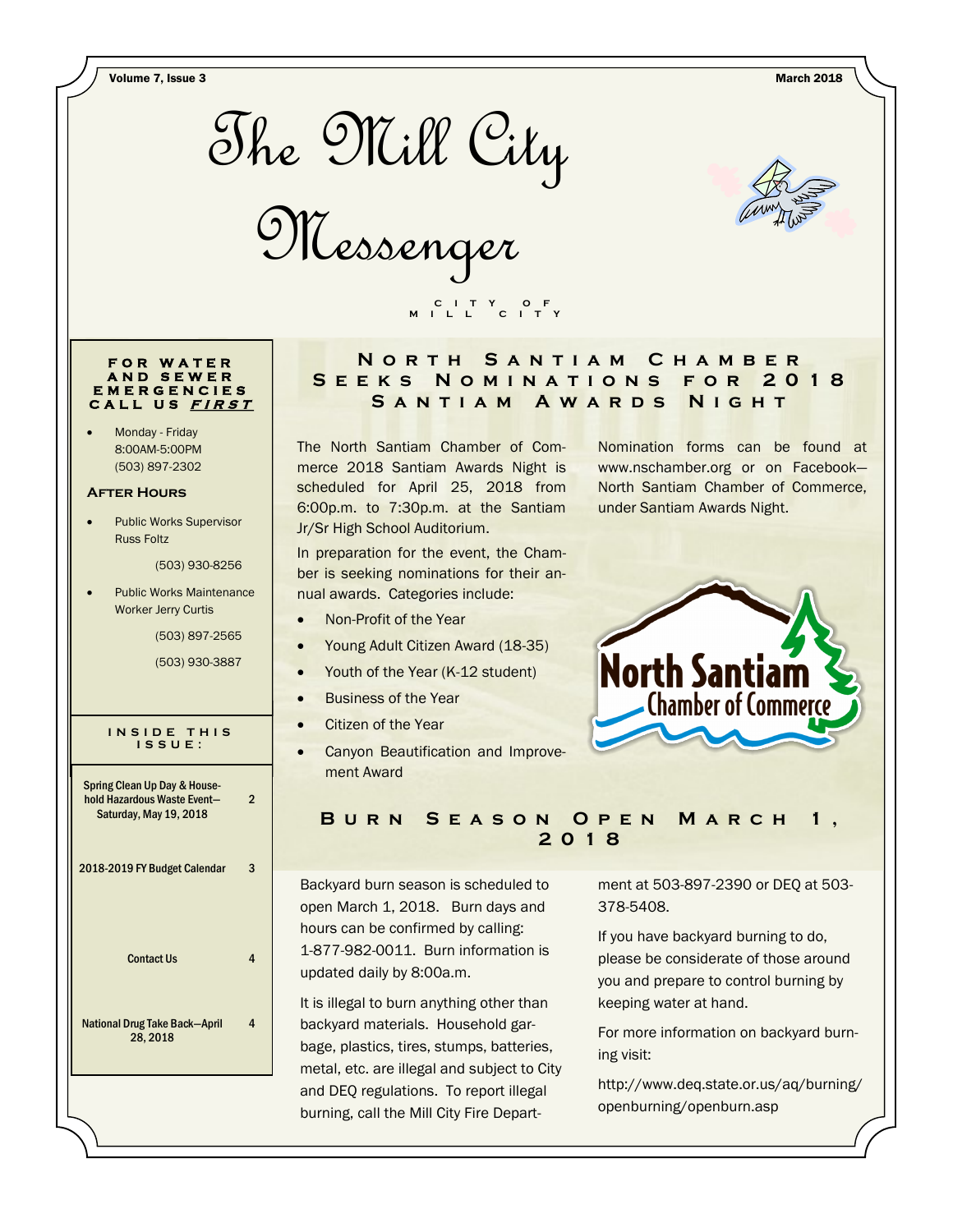**PAGE 2 THE MILL CITY MESSENGER** 

# **S p r i n g C l e a n i n g D a y - S E F a i r v i e w S t S a t u r d a y , M a y 1 9 t h 9 : 0 0 a . m . t o 3 : 0 0 p . m .**

The City of Mill City, in cooperation with the Linn County Sheriff's Department, Pacific Sanitation and STR Towing are sponsoring a "CLEAN AND SAFE" program. City officials, Linn County Sheriff's Deputies and volunteers are working together to improve the appearance and safety in our community.

Pacific Sanitation and the City of Mill City are sponsoring our 17th Annual "Spring Cleaning Day" for residents and property owners inside the city limits of Mill City. You will be asked to show a driver's licenses or ID to verify you live inside the city. The FIRST load (6'Wx8'Lx5'H) will be free for citizens of Mill City. Each additional load (6'Wx8'Lx5'H) will be \$10.00 per load. Only items from properties inside the City qualify for dumping.

**Junk & Debris:** Dumpsters will be available at the east end of Fairview Street (past Kimmel Park) for city residents to dump accumulated junk and debris. Pacific Sanitation is providing the dumpsters at a discounted charge to the community. No daily household garbage will be accepted.

**Large Trucks/Trailers:** Trucks and trailers larger than 6'Wx8'Lx5'H will be charged \$20.00-\$100.00 depending upon the size.

**Large Appliance Recycling:** A \$30.00 fee will be charged for freezers, refrigerators and Freon units (air conditioners).

**Metal Recycling:** Bring miscellaneous metal and place it in the metal recycling dumpster.

**Tires:** Bring old tires for recycling. A \$3.00 per tire fee will be charged for each tire. Tires with rims will be \$4.00 per tire. Larger tires (20" or larger \$6.00, w/rim \$10.00)

**E-Waste:** A \$5.00 fee will be charged for all E-Waste, including: personal computers, printers, televisions, laptops, etc.

**Yard Debris:** Yard debris (leaves, branches, ivy, berry bushes) will be collected in a separate bin. Please make sure to place in proper area. NO SOD ALLOWED.

**Junk Cars & Auto Parts:** Junk cars will not be accepted. Auto parts, such as doors, hoods or engine blocks, may be recycled by putting them in the metal recycling dumpster. If you have junk cars or large auto parts for recycling or disposal - contact Santiam Towing and Recovery (STR).

**Construction Material:** Construction materials will NOT BE ACCEPTED.

*Junk Car Removal:* Santiam Towing and Recovery (STR) will work with local residents to remove abandoned vehicles and car parts from your yard. STR will remove abandoned or inoperable vehicles from your yard at a nominal charge or no charge. STR cannot take a vehicle if it has garbage, debris or tires inside the car. Metal car parts are acceptable if they are placed inside the car. Call STR at 503-897-5757 for assistance. Information on other potential companies for car removal is available by contacting City Hall.

*Code Enforcement*: The Linn County Sheriff's Office and the City of Mill City are actively enforcing the city's nuisance ordinances. Mill City Municipal Code, Section 8.04 identifies the following items as nuisances and states property owners are responsible for their removal:

**Junk**: Accumulated rubbish and debris on private property.

**Abandoned Appliances & Machinery**: Abandoned appliances, machinery and/or equipment that is attractive, dangerous and/or accessible to children.

**Inoperable & Abandoned Vehicles in Streets or Alleys**: Inoperable, discarded, unregistered or abandoned vehicles found in the public right-of-way (normally a 50' to 60' wide area which includes the paved street plus the gravel or dirt shoulder) will be tagged and towed in accordance with state law. Towing can occur 24 hours after the vehicle is tagged.

**Abandoned vehicles on private property**: No person may store any abandoned, inoperable vehicle, unregistered vehicles or vehicle parts on private property unless it is stored inside an enclosed garage or building.

**High Grass**: The Mill City Fire Department encourages you to reduce fire hazards by cutting back high grass. Property owners inside the city limits are required to mow high grass (over 10" high) and cut back blackberries and noxious weeds between May  $15^{th}$  and September  $15^{th}$  each year.

Most property owners do a great job of cooperating with the City. Over the past 17 years more than 200 abandoned or inoperable vehicles have been removed. If you receive a written notice or are personally contacted by a Sheriff's Deputy, we will first look for you to voluntarily comply and abate the nuisance. However, if the property owner does not remove the nuisance, the city and Sheriff's Department will enforce the ordinance. A property owner may be cited into Municipal Court and the city may abate the nuisance and bill the cost, plus a 20% administrative fee to the property owner. Any unpaid costs will be placed as a lien against the property. Enforcement action takes considerable time and money. We would prefer to work with citizens and property owners to improve the appearance of the neighborhood.

*For More Information:* Call City Hall at 503-897-2302.

*DEQ Household Hazardous Waste Event – Staging at Santiam Elementary School; 450 SW Evergreen Street-Saturday, May 19th; 10:00A.M. to 2:00P.M. Businesses must sign up; 2:00P.M. to 4:00P.M. More Info to Come.*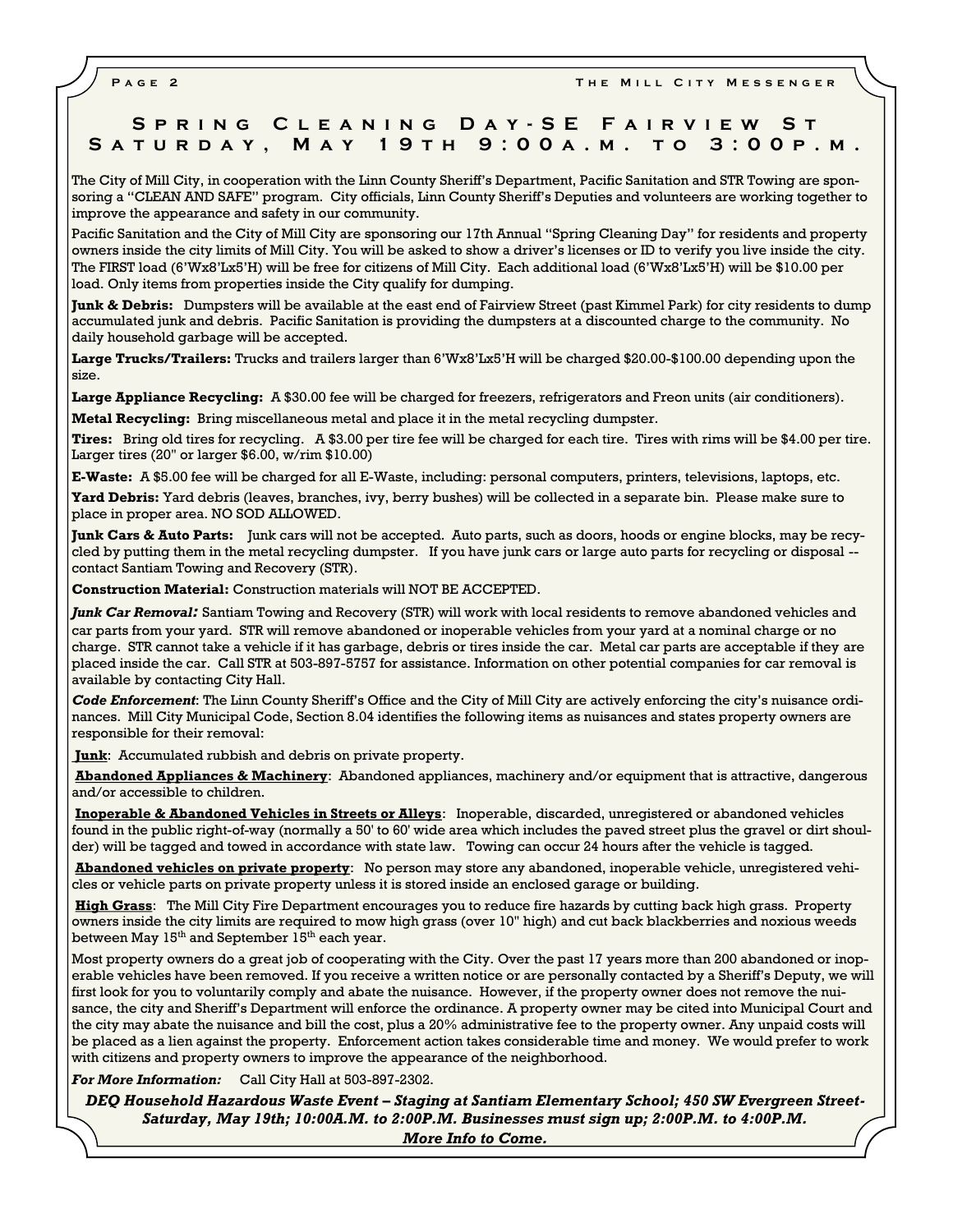

# **CITY OF MILL CITY Budget Calendar**

Fiscal Year 2018-2019

January 9, 2018 DATE:

TO: Mayor Kirsch, City Councilors and Budget Committee Members

Stacie Cook, MMC, City Recorder FROM:

# REGARDING: Budget Calendar and Meeting Schedule

| Day | Date    | Time         | Place                  | Purpose                                                                                                                            |
|-----|---------|--------------|------------------------|------------------------------------------------------------------------------------------------------------------------------------|
| F.  | Feb 9   |              |                        | Send out Councilor Surveys                                                                                                         |
| Tu  | Feb 27  |              | Council Mtg            | Mayor appoints Budget Committee Members - If necessary                                                                             |
| Th  | Mar 15  |              | Newspaper              | First notice of 1st Budget Meeting & 2 <sup>nd</sup> Budget Meeting/State Revenue Sharing<br>Hearing (public hearing)              |
| Th. | Mar 29  |              | Newspaper              | Second notice of 1 <sup>st</sup> Budget Meeting & 2 <sup>nd</sup> Budget Meeting/State Revenue Sharing<br>Hearing (public hearing) |
| м   | Apr 2   | 6:30<br>p.m. | Mill City City<br>Hall | 1st Mtg: Distribution of Budget & Budget Message                                                                                   |
| M   | Apr 9   | 8:30<br>p.m. | Mill City City<br>Hall | 2 <sup>nd</sup> Mtg: Discuss Budget - approve non-personal services funds & State Revenue<br>Sharing Hearing (public testimony)    |
| M   | Apr 16  | 6:30<br>p.m. | Mill City City<br>Hall | 3rd Mtg: To approve other funds.                                                                                                   |
| M   | Apr 23  | 6:30<br>p.m. | Mill City City<br>Hall | 4 <sup>th</sup> Mtg: (IF NEEDED) discuss and approve Personal Services subcategories.                                              |
| Th. | May 10  |              | Newspaper              | Publish notice of Council Hearing re: budget & state revenue sharing & financial<br>summary                                        |
| Tu  | May 22  | 6:30<br>p.m. | Mill City City<br>Hall | Council Public Hearing re: budget & state revenue sharing                                                                          |
| Tu  | May 22  | 8:30<br>p.m. | Mill City City<br>Hall | Council Adopt Budget: Resolutions re: appropriations, tax levy & revenue sharing.                                                  |
|     | June 30 |              |                        | Department of Admin. Services; Resolutions for State Revenue Sharing: certif. of<br>hearing & 4 + municipal services               |
|     | July 15 |              |                        | County Assessor (both): 2 copies of budget resolutions & 2 copies of LB 50                                                         |
|     | Sep 30  |              |                        | County Clerk (both): Complete budget & resolutions                                                                                 |
|     |         |              |                        |                                                                                                                                    |
|     |         |              |                        |                                                                                                                                    |